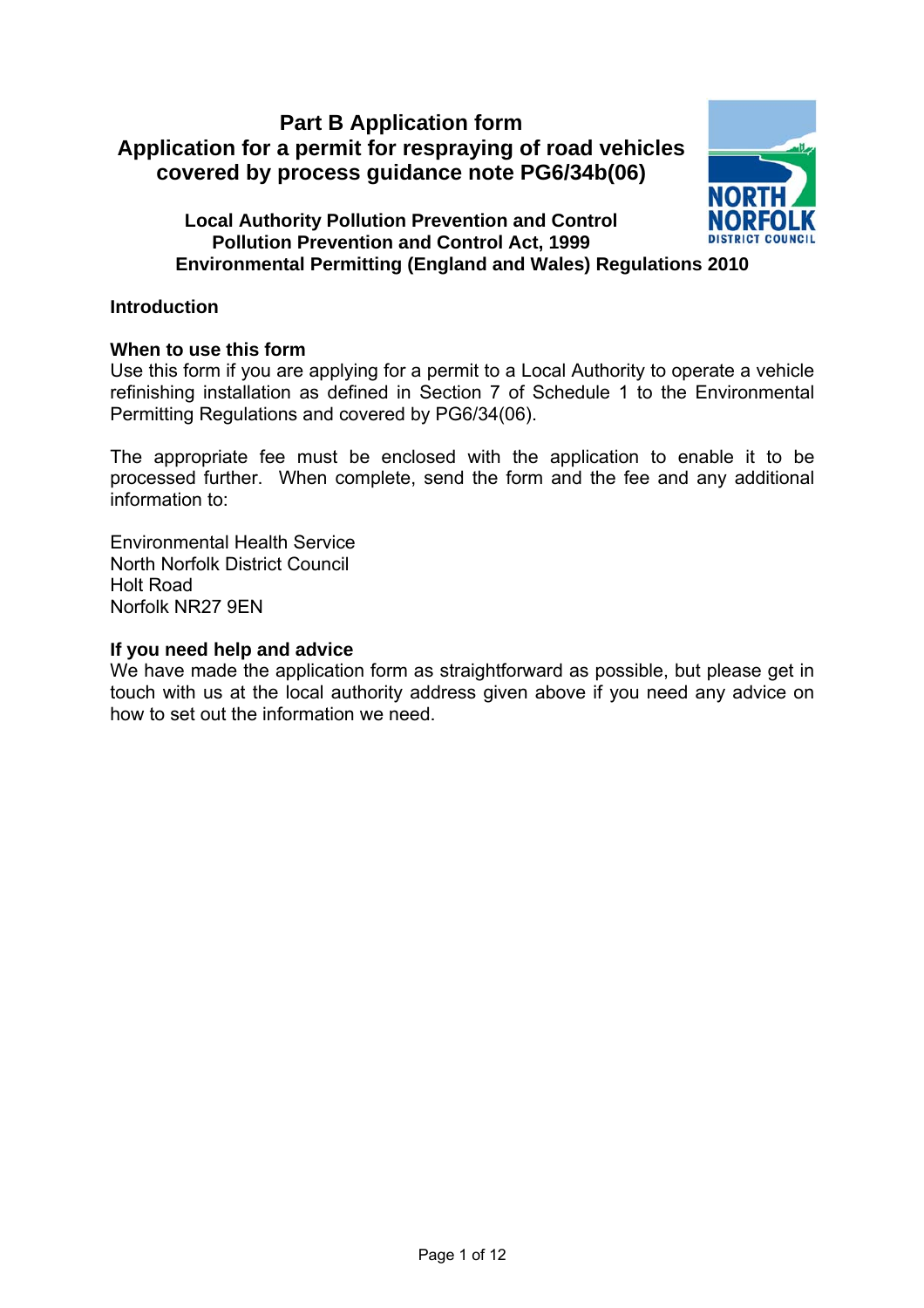This page intentionally left blank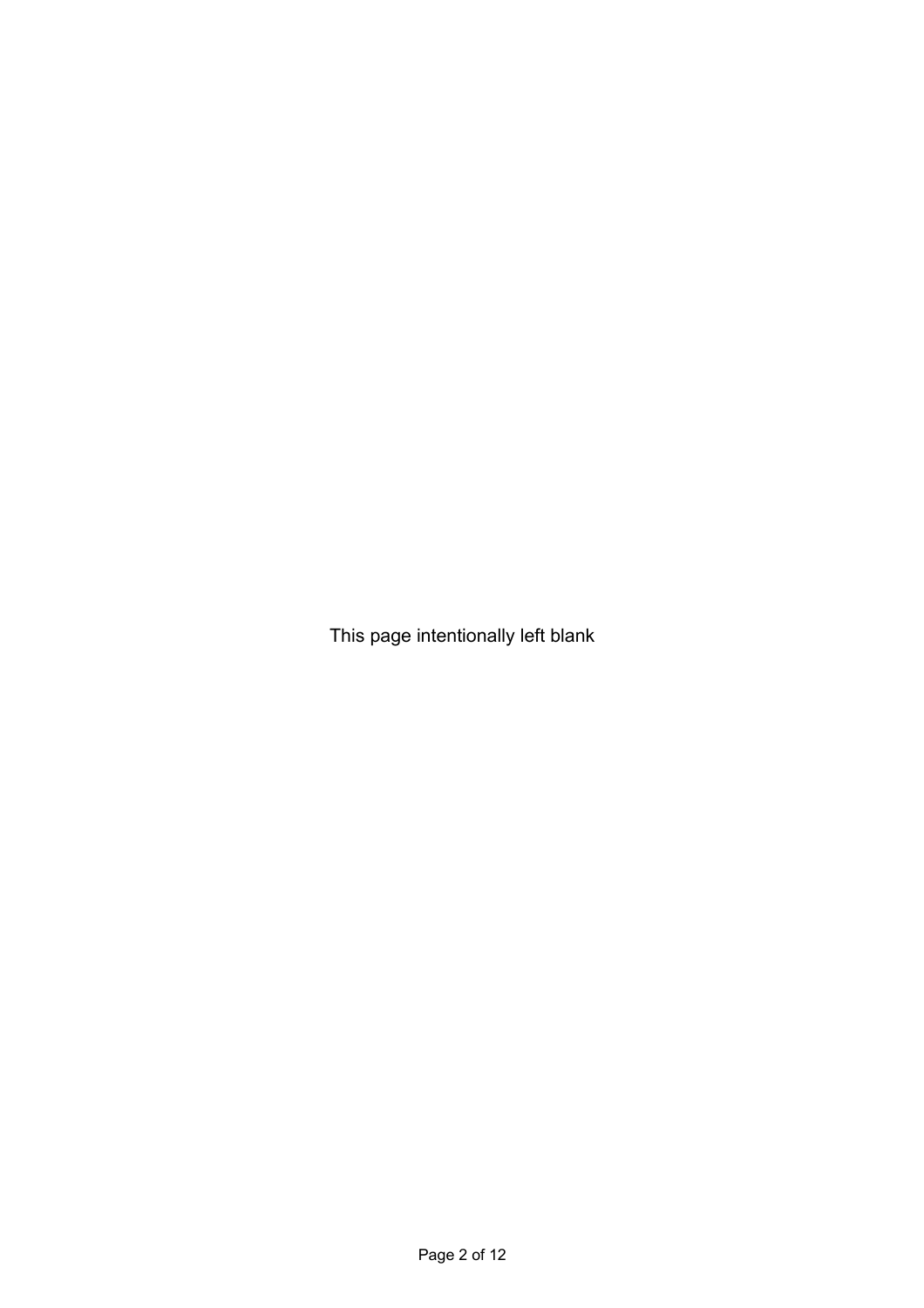|                                          | LAPPC application form: to be completed by the operator |                          |          |
|------------------------------------------|---------------------------------------------------------|--------------------------|----------|
| <b>For Local</b><br><b>Authority use</b> | Application for Respraying of Road Vehicles Permit      |                          |          |
| <b>PPC</b> reference:                    | «TASKDESC»/«WORKID»                                     | <b>Date</b><br>received: | «DTRECD» |

# **A1 Details of Premises**

A1.1 Name of the premises

# A1.2 Please give the **address of the premises**

Post Code Telephone

# A1.3 Do you have an existing permit for a dry cleaning installation?

# **A2 The Applicant**

A2.1 Please provide the full name of company or corporate body or the name of the sole trader or the names of the partners

Trading/business name (if different)

Registered Office address

Post Code Telephone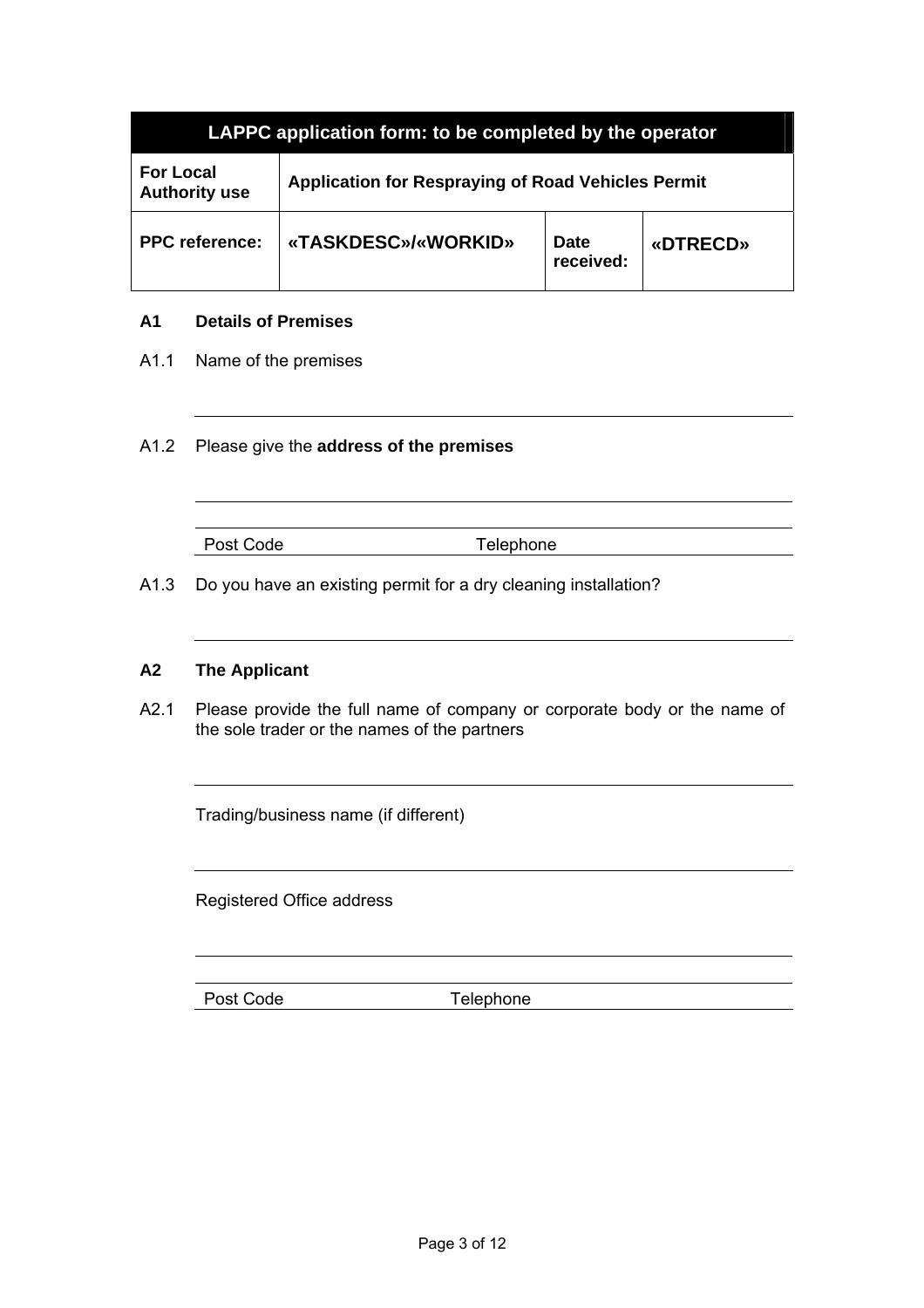### **A3 Holding Companies**

Is the operator a subsidiary of a holding company within the meaning of Section 736 of the Companies Act 1985?

| No<br>× |  |
|---------|--|
|         |  |

Yes *name of ultimate holding company* 

Ultimate holding company registered office address

Post Code Telephone

### **A4 Who can we contact about your application?**

*It will help to have someone who we can contact directly with any questions about your application. The person you name should have the authority to act on behalf of the operator - This can be an agent or consultant.* 

Name

Position

Address

Post Code

Telephone Number

Fax Number

Email Address

#### **B About the installation**

*Please provide written information about the aspects of your installation listed below. We need this information to determine whether you will operate the installation in a way in which all the environmental requirements of the Environmental Permitting Regulations are met.* 

B1.1 Describe the proposed installation and activities and identify the foreseeable emissions to air from the process.

Doc Reference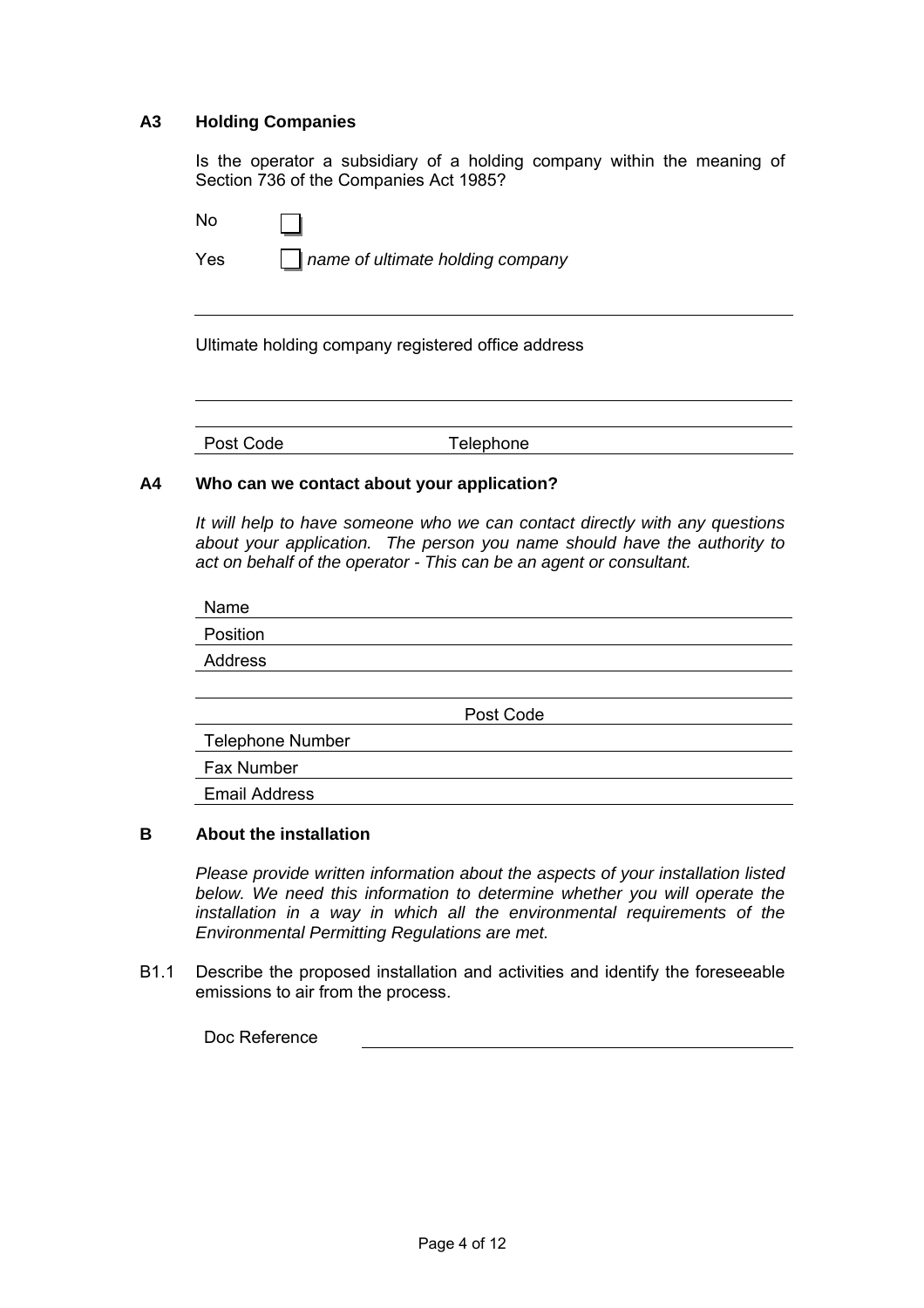B1.2 Once all foreseeable emissions have been identified in the proposed installation activities, each emission should be characterised (including odour) and quantified.

Atmospheric emissions should be categorised under the following:

- (i) point source (eg chimney/vent, identified by a number and detailed on a plan)
- (ii) fugitive source (eg from stockpiles/storage areas).

If any monitoring has been undertaken please provide the details of emission concentrations and quantify in terms of mass emissions. If no monitoring has been undertaken please state this.

Doc Reference

B1.3 For each emission identified from the installation's activities, describe the current and proposed technology and other techniques for preventing or, where that is not practicable reducing the emissions. If no techniques are currently used and the emission goes directly to the environment, without abatement or treatment, this should be stated

Doc Reference

B1.4 Describe the proposed systems to be used in the event of unintentional releases and their consequences. This must identify, assess and minimise the environmental risks and hazards, provide a risk based assessment of any likely unintentional releases, including the use of historical evidence. If no assessments have been carried out please state.

Doc Reference

B1.5 Describe the proposed measures for monitoring all identified emissions including any environmental monitoring, and the frequency, measurement methodology and evaluation procedure proposed. (eg particulate matter emissions, odour etc). Include the details of any monitoring which has been carried out which has not been requested in any other part of this application. If no monitoring is proposed for an emission please state the reason.

Doc Reference

B1.6 Provide detailed procedures and policies of your proposed environmental management techniques, in relation to the installation activities described.

Doc Reference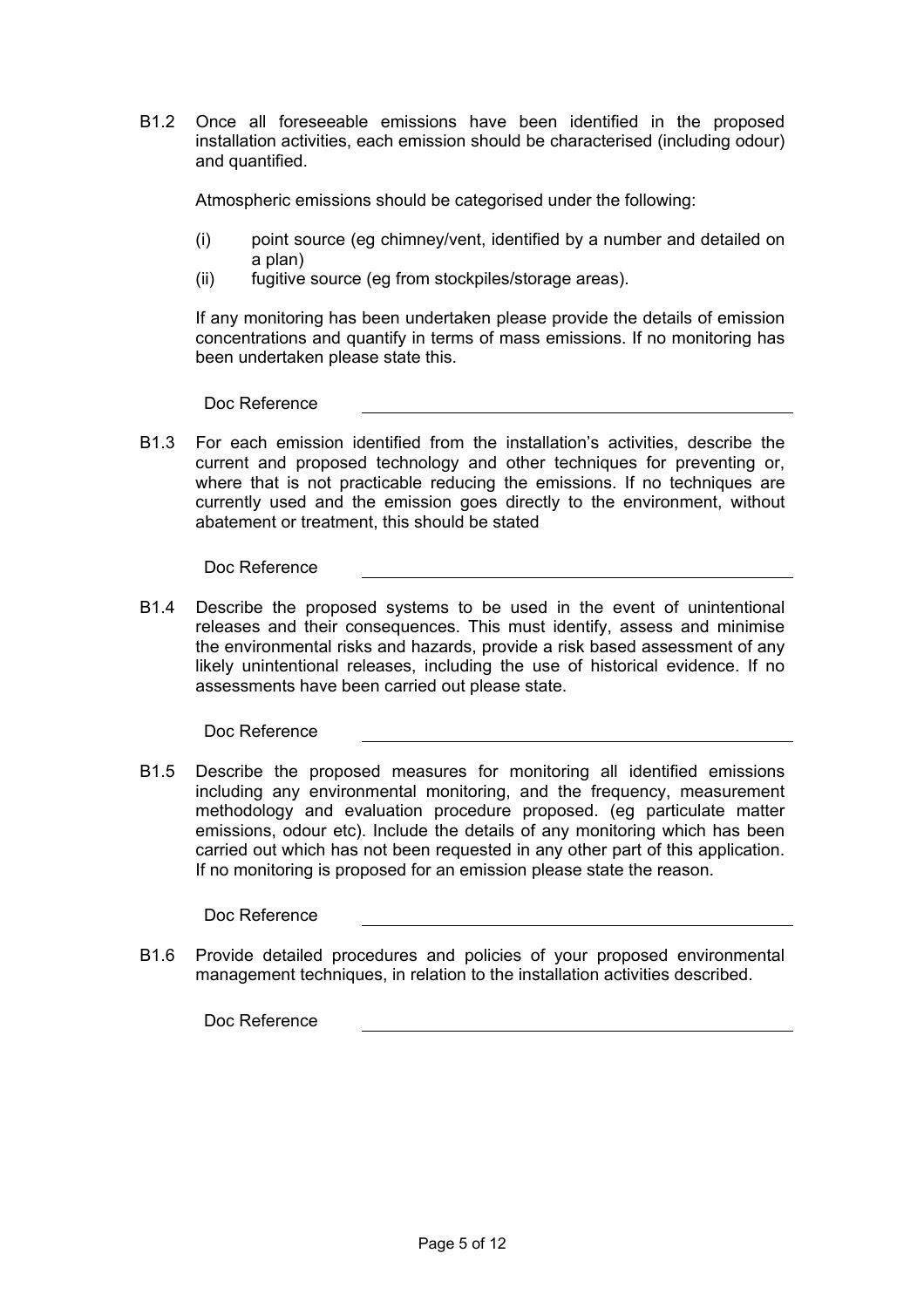- B1.7 Attach a plan of the premises showing the location of:
	- (a) the premises
	- (b) spray booths
	- (c) organic solvent-containing material storage
	- (d) organic solvent-containing waste storage.

Doc Reference

B1.8 Supply a description of the location and methods of storage of organic solvent- containing materials.

Doc Reference

B1.9 Supply certification of spray booth performance

Doc Reference

B[1](#page-5-0).10a Are VOC emitting stacks<sup>1</sup>

at least 3m above the roof ridge height of buildings within 15 m of the stack.

No (If "no", complete B1.10b)

- Yes
- B1.10b Provide a written plan for the construction, operation and maintenance of stacks emitting VOC's.

Doc Reference

B1.11 Provide details how the mass of VOC emitted and of paint solids used will be determined and recorded

Doc Reference

B1.12 Provide a written plan for the maintenance, inspection and replacement of extract air filters of the spray booth and abrasive blasting equipment plant.

Doc Reference

B1.14 Provide a written plan for measuring particulate emissions from abrasive blasting equipment, using manual extractive testing methods.

Doc Reference

<span id="page-5-0"></span>**<sup>1</sup> NB – All new VOC emitting stacks are required to vent VOC's at a height greater than 3m above the roof ridge height of buildings within 15 m of the stack**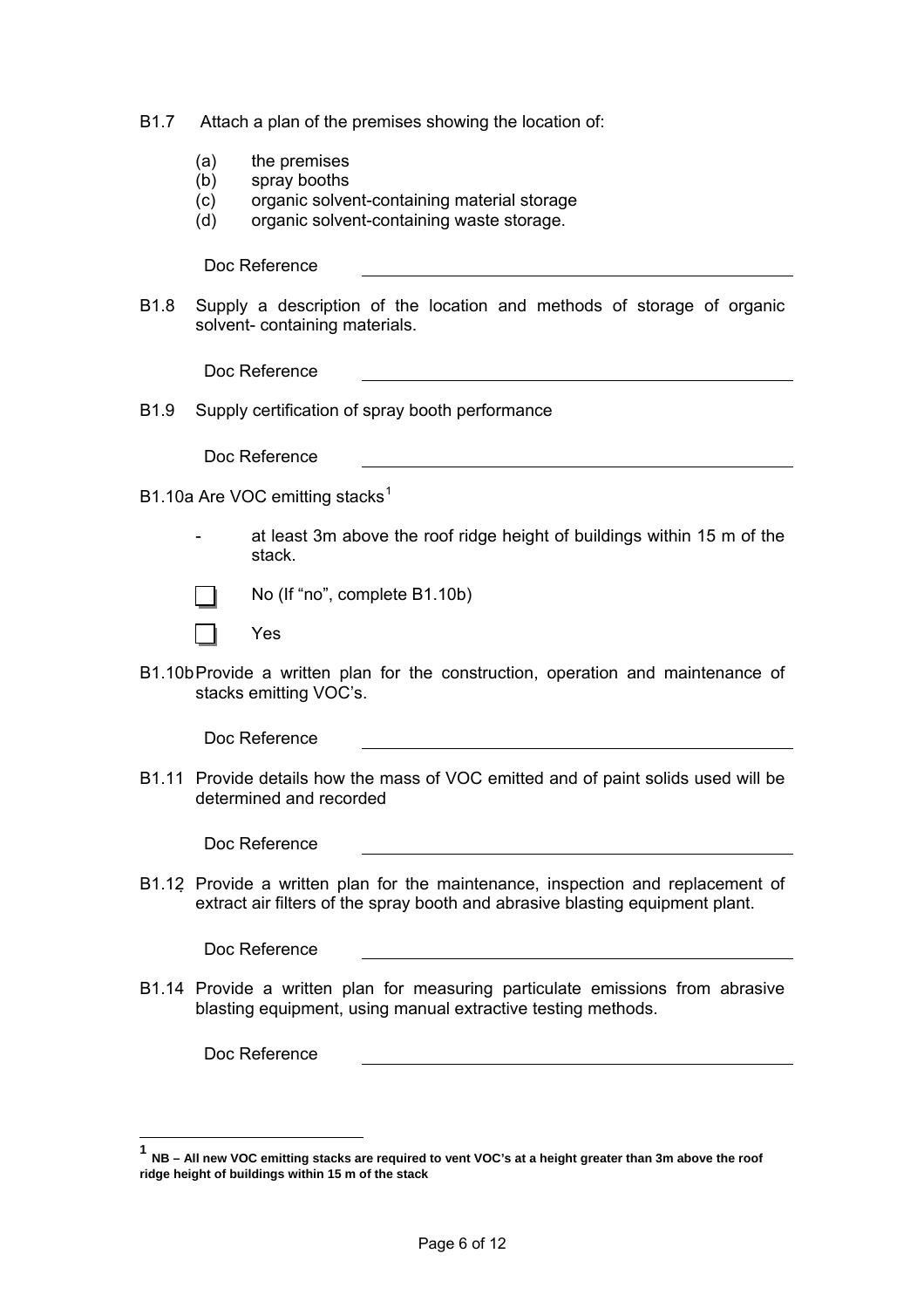B1.15 Provide a written plan for control of VOC emissions from spray gun testing and sprayout following cleaning.

| Doc Reference |  |
|---------------|--|
|---------------|--|

B1.16 Provide a written plan for the control of VOC emissions from spray gun and equipment cleaning.

Doc Reference

B1.17 Provide a written plan for the control of VOC emissions from solvent contaminated wipes and other wastes

Doc Reference

B1.18 State whether any structured environmental management system (such as ISO 14001, EMAS or BS8555) or a tailored system is being used or is planned, and if so what.

Doc Reference

B1.19 Specify what training and instruction staff will be given to ensure that this permit (if granted) is complied with.

Doc Reference

#### **B2 Impact on the environment**

B2.1 Provide an assessment of the potential significant local environmental effects of the foreseeable emissions (for example, is there a history of complaints, is the installation in an air quality management area?)

Doc Reference

B2.2 Are there any sites of Special Scientific Interest (SSSIs) or European Sites, which are within 500 metres of the installation?

|--|--|

 $\Box$  Yes. Please give the names of the sites

Doc Reference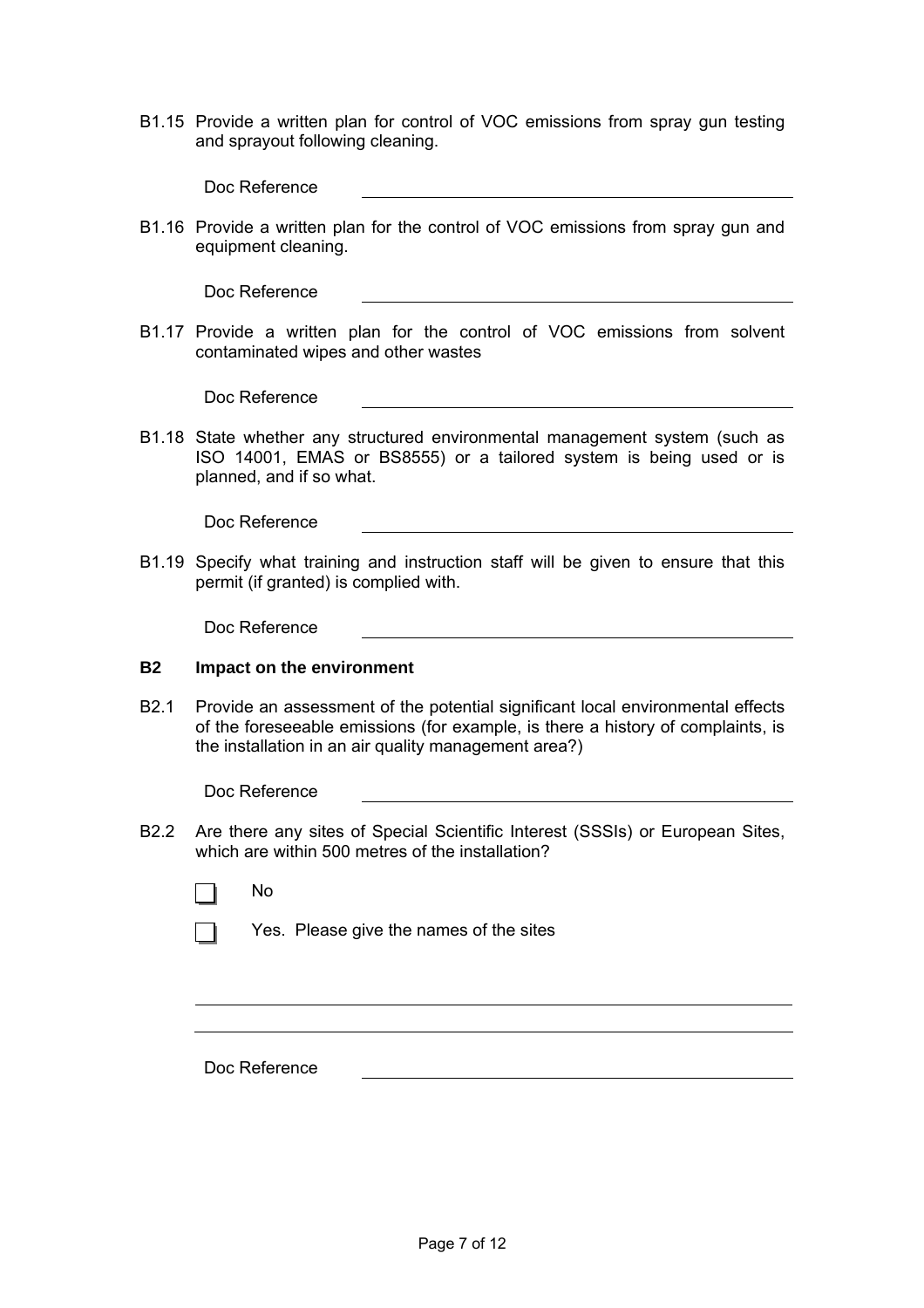B2.3 Provide an assessment of whether the installation is likely to have a significant effect on such sites and, if it is, provide an assessment of the implications of the installation for that site, for the purpose of the Conservation (Natural Habitats etc) Regulations 1994.

Doc Reference

#### **B3 Environmental Statements**

B3.1 Has an environmental impact assessment been carried out under The Town and Country Planning (Environmental Impact Assessment) (England And Wales) Regulations 1999, or for any other reason with respect to the installation?

| No  |                                                                |
|-----|----------------------------------------------------------------|
| Yes | please supply a copy of the environmental impact<br>assessment |

Doc Reference

### **B4 Additional Information**

Please supply any additional information, which you would like us to take account of in considering this application.

Doc Reference

# **C1 Fees and Charges**

The enclosed charging scheme leaflet gives details of how to calculate the application fee. Your application cannot be processed unless the application fee is correct and enclosed.

- C1.1 Please state the amount enclosed as an application fee for this installation.
	- £ (cheques should be made payable to: North Norfolk District Council)

We will confirm receipt of this fee when we write to you acknowledging your application.

C1.2 Please give any company purchase order number or other reference you wish to be used in relation to this fee.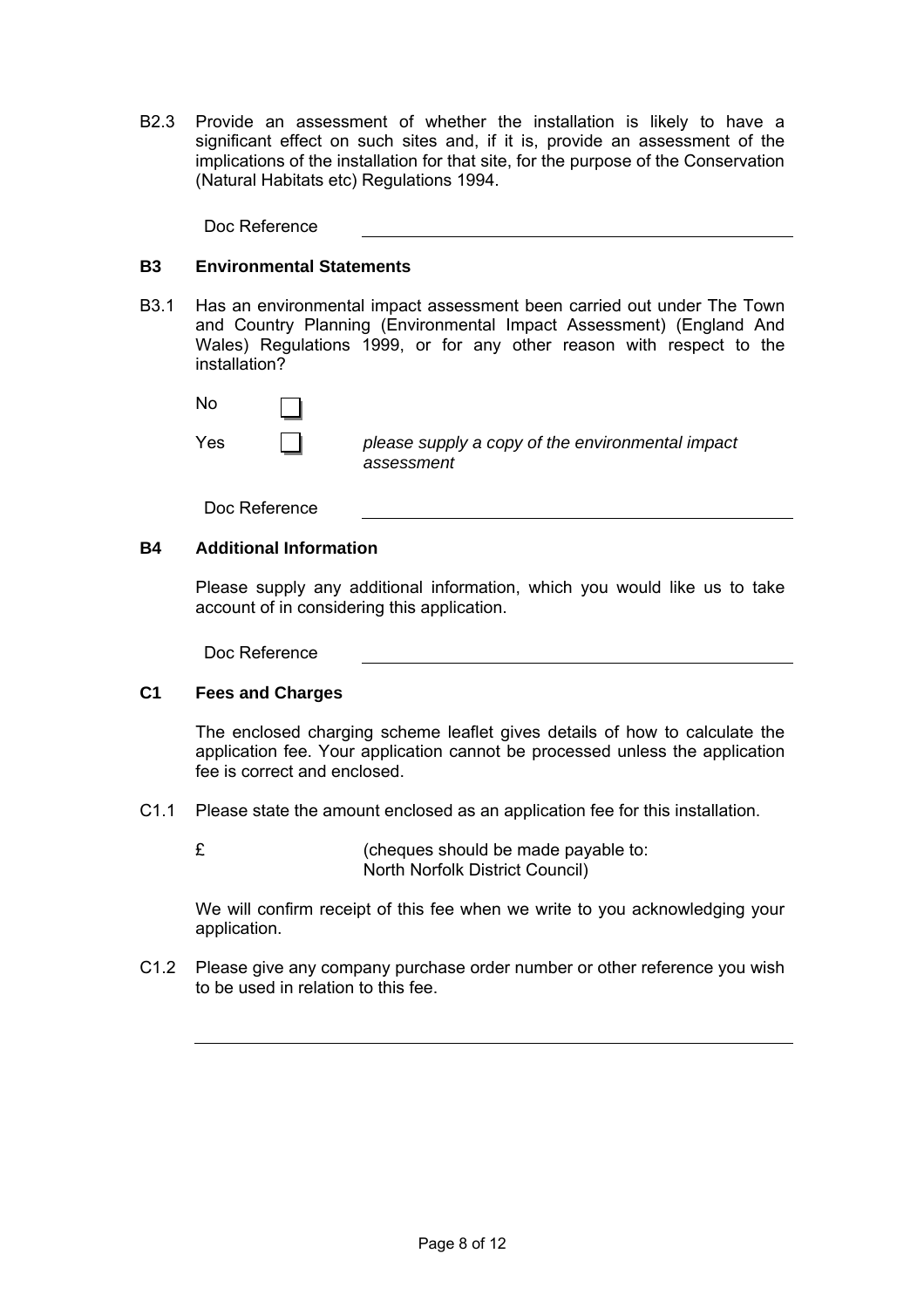### **C2 Annual charges**

- C2.1 If we grant you a permit, you will be required to pay an annual subsistence charge. If you don't pay, your permit can be revoked and you will not be able to operate your installation.
- C2.2 Please provide details of the address you wish invoices to be sent to and details of someone we may contact about fees and charges.

### **C3 Commercial confidentiality**

C3.1. Is there any information in the application that you wish to justify being kept from the public register on the grounds of commercial or industrial confidentiality?

If **Yes**, please provide full justification, considering the definition of commercial confidentiality within the PPC regulations (See the general guidance manual).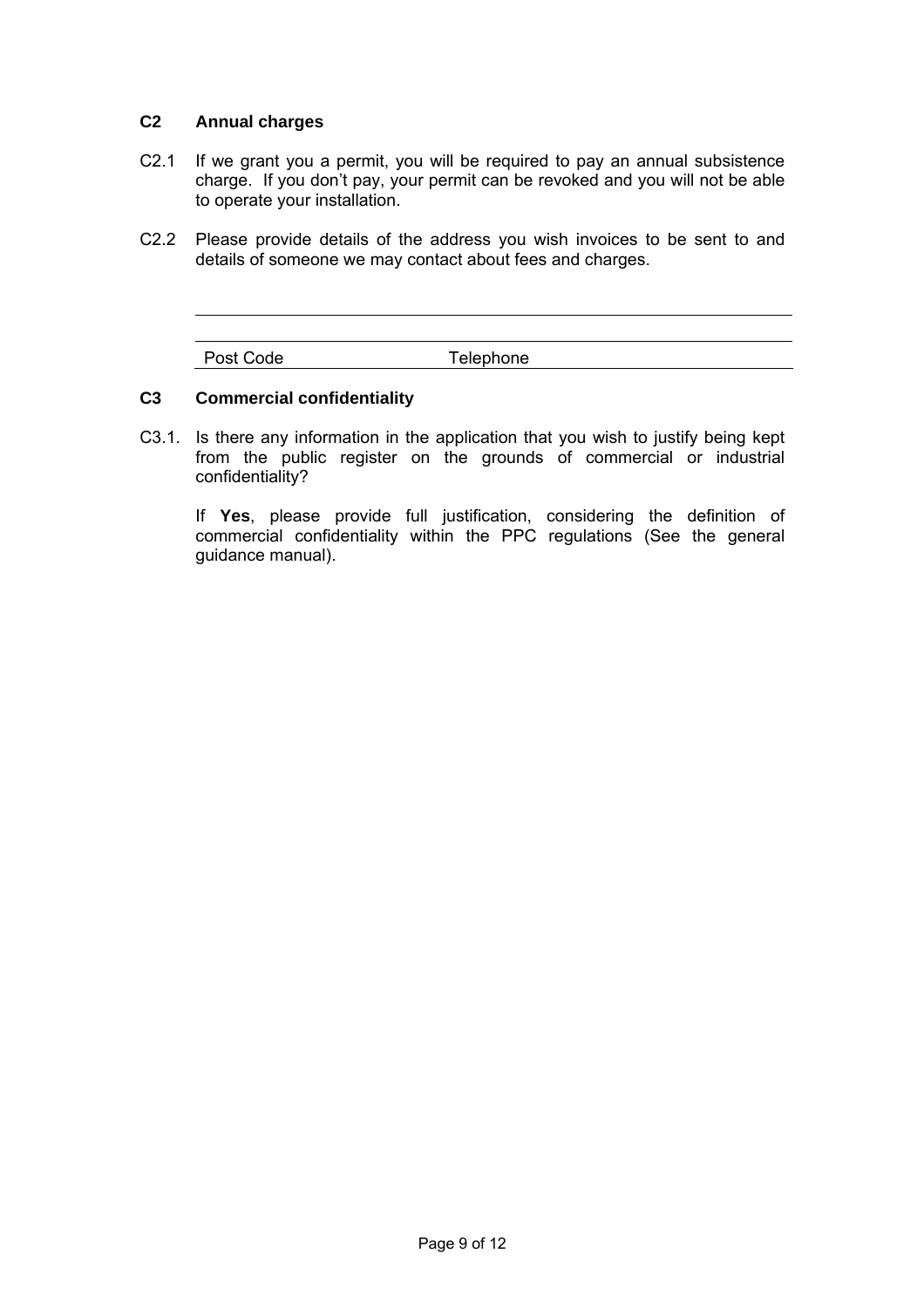# **C4 Data Protection**

The information you give will be used by the Local Authority to process your application. It will be placed on the relevant public register and used to monitor compliance with the permit conditions. We may also use and or disclose any of the information you give us in order to:

- consult with the public, public bodies and other organisations,
- carry out statistical analysis, research and development on environmental issues,
- provide public register information to enquirers,
- make sure you keep to the conditions of your permit and deal with any matters relating to your permit
- investigate possible breaches of environmental law and take any resulting action,
- prevent breaches of environmental law,
- offer you documents or services relating to environmental matters,
- respond to requests for information under the Freedom of Information Act 2000 and the Environmental Information Regulations 2004 (if the Data Protection Act allows)
- assess customer service satisfaction and improve our service.

We may pass on the information to agents/ representatives who we ask to do any of these things on our behalf.

It is an offence under regulation 38 of the EP Regulations, for the purpose of obtaining a permit (for yourself or anyone else) to:

- make a false statement which you know to be false or misleading in a material particular,
- recklessly make a statement which is false or misleading in a material particular.

If you make a false statement

- we may prosecute you, and
- if you are convicted, you are liable to a fine or imprisonment (or both).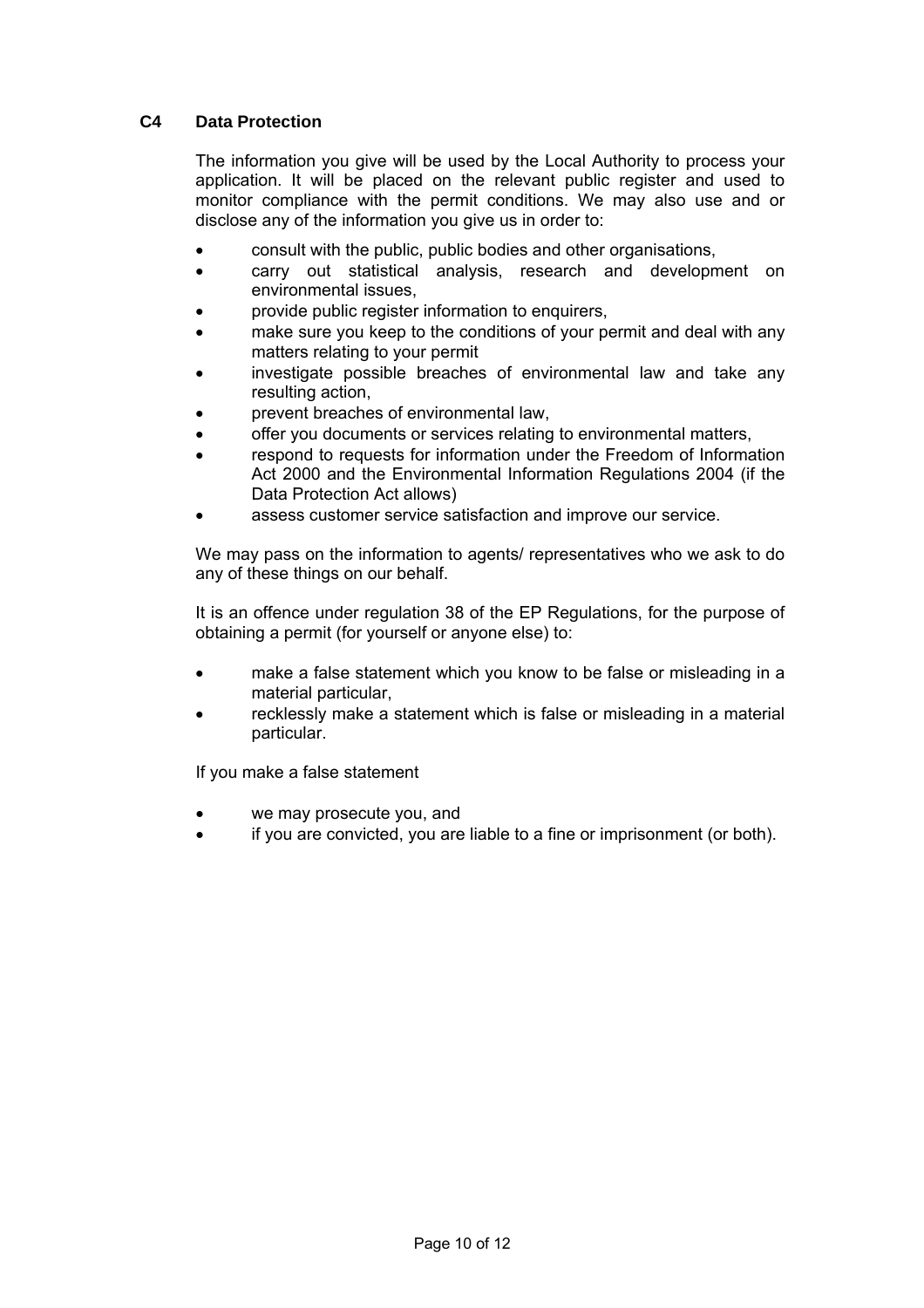# **C5 Declaration: previous offences** (delete whichever is inapplicable)

I/We certify

EITHER

No offences have been committed in the previous five years which are relevant to my/our competence to operate this installation in accordance with the EP Regulations.

### OR

The following offences have been committed in the previous five years which may be relevant to my/our competence to operating this installation in accordance with the Regulations:

Signature Name Position Date